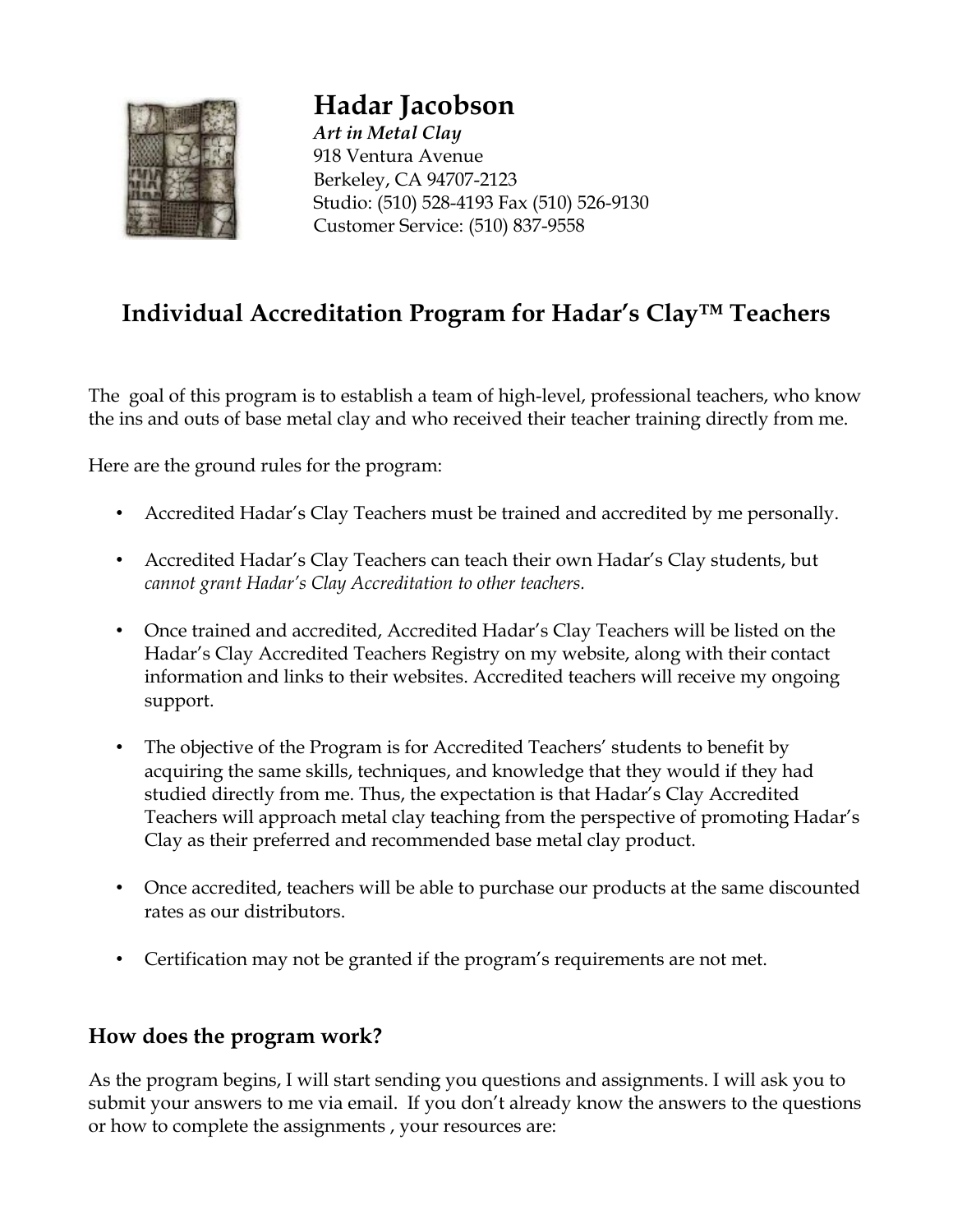1. The instruction manuals and related files on my blog.

**Note:** When accessing the instruction manual and additional documents, be sure to open them from my blog and not from other websites. These documents are updated frequently, and versions on other websites are likely to be outdated.

2. My books (listed below). Updates to the books are posted on a section of my blog called "Book Updates."

I will send you my answers to each assignment once you have submitted your answers to me. It is your responsibility to turn in the assignments and to compare your answers to mine. The program is a guided experimentation; practice is a major part of the program, and there is no better way to learn than from your own experience. After I send you the answers, feel free to ask for clarifications or to state your reservations. I will then send you the next assignment.

**Please note:** the accreditation program is meant to train you as a teacher of Hadar's Clay, not to teach you how to use Hadar's Clay. If you would like to learn about Hadar's Clay or are not ready to start the accreditation program, the individual ongoing tutoring program [\(http://store.artinsilver.com/intu.html\)](http://store.artinsilver.com/intu.html) may be a better fit for you.

The questions and assignments will vary in difficulty. Some may seem too obvious to you; others may seem too hard. That's how it works in a teacher's everyday routine. Your own students will ask questions like these, and I hope that by the end of this program you will be well prepared to answer them.

About halfway through the program I will suggest to you a teaching plan, which you can modify or adopt in fill. At the end of the program you will be asked to send me three class samples for every project that you intend to teach. At about that time you will receive guidelines for making a design project, due at the end of the program.

You will be accredited once you have submitted all the assignments (about 15 of them), the design project, the teaching plan, and the lass samples.

Once you are accredited you will be invited to join the Hadar's Clay Accredited Teachers Support and Discussion Facebook group.